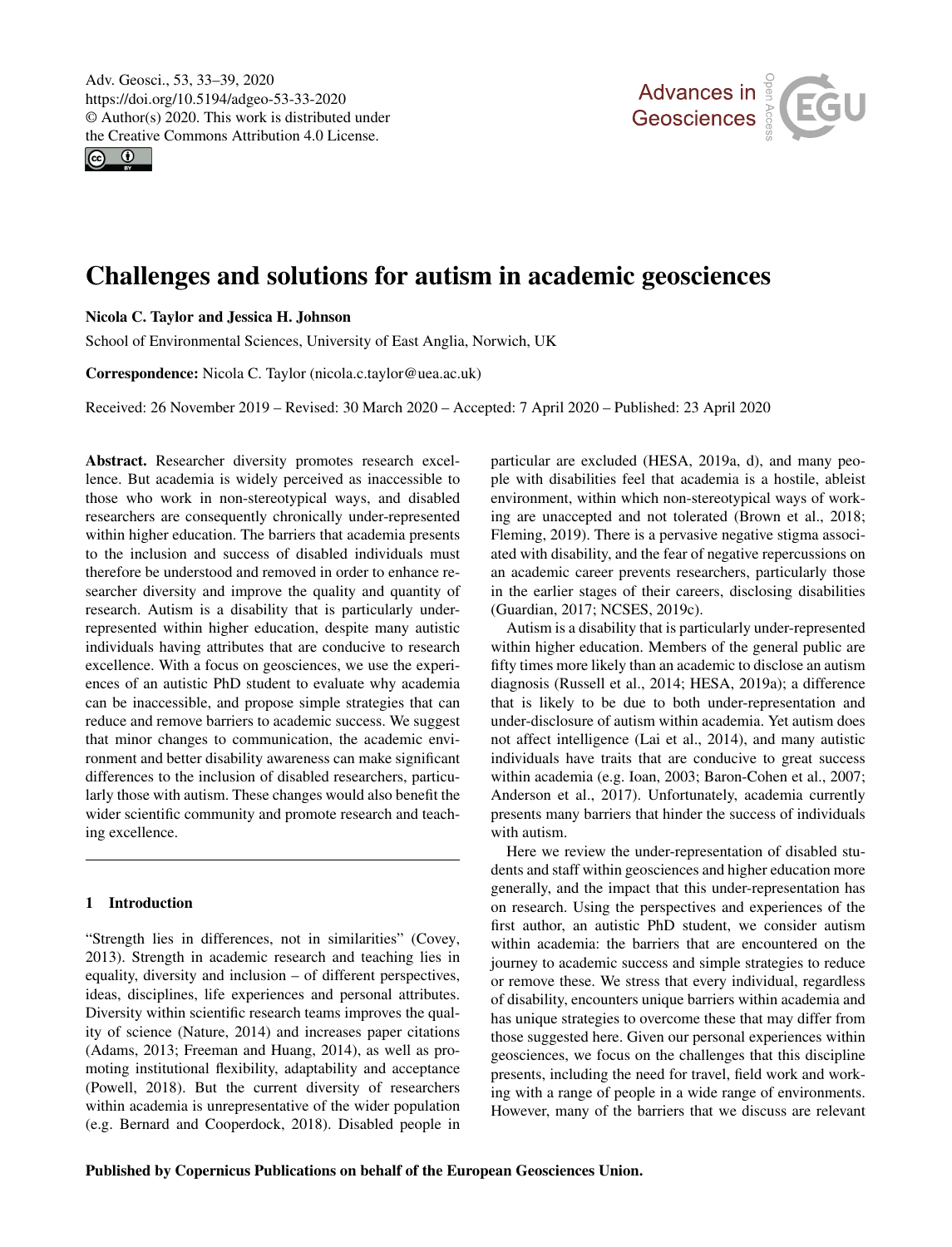across disciplines. We extend previous studies that focused on undergraduate experiences (reviewed by [Anderson et al.,](#page-5-11) [2017\)](#page-5-11), and describe how strategies that improve the accessibility of events, conferences and fieldwork (discussed by [Brown et al.,](#page-5-6) [2018;](#page-5-6) [Fleming,](#page-5-7) [2019;](#page-5-7) [Houghton and Gordon,](#page-5-12) [2019\)](#page-5-12) can be applied more widely across academia to benefit autistic individuals. Raising awareness of the barriers faced by disabled researchers, and taking action to remove these, is vital to improve researcher diversity. Until researcher diversity improves, the diversity of research, and the diversity of solutions to critical research problems will be unnecessarily restricted.

## 2 Disability within higher education

## 2.1 Disabled researchers

People with disabilities are under-represented throughout higher education, and the geosciences sector is no exception. In the UK, approximately 19 % of the working-age population are disabled [\(DWP,](#page-5-13) [2018\)](#page-5-13), yet only 14 % of undergraduates, 11 % of postgraduate research students, and 4 % of academics disclose a disability [\(HESA,](#page-5-4) [2019a,](#page-5-4) [d\)](#page-5-5). The proportion of individuals within academia that disclose a disability has increased over time, but the difference between the number of students and academic staff that disclose a disability has increased annually (Fig. [1b](#page-2-0)). Within geosciences, disability disclosure amongst postgraduate research students is approximately half that for undergraduate students (Fig. [1c](#page-2-0), [HESA,](#page-5-14) [2019b\)](#page-5-14). These data therefore suggest that postgraduate research is less accessible to disabled students and/or postgraduate students avoid disclosing their disability. For academic staff, disability disclosure rates within the United States increase with seniority (Fig. [2\)](#page-3-0). An increase in disability rates with age can be expected (e.g. [DWP,](#page-5-15) [2019\)](#page-5-15), but the number of early-career researchers who disclosed a disability is disproportionately small. This is likely to be due to underreporting of disability, in addition to under-representation of disabled individuals within academia [\(NCSES,](#page-6-2) [2019c\)](#page-6-2). Thus the negative stigma, and fear of negative repercussions, make it preferable for both students and staff to avoid disclosing a disability, despite the protection provided by the Equality Act (2010) [\(UCU,](#page-6-5) [2012;](#page-6-5) [Brown and Leigh,](#page-5-16) [2018\)](#page-5-16). Effort is required to ensure that higher education is an environment which is inclusive, equal and equitable, and within which the negative stigma associated with disability is removed.

## 2.2 Research output

Diversity is a critical component of success across sectors and across disciplines [\(Forbes,](#page-5-17) [2011\)](#page-5-17). Companies who consciously employed disabled people have reported a competitive advantage, with increased employee reliability, punctuality, productivity and retention [\(Lindsay et al.,](#page-6-6) [2018\)](#page-6-6). Within academia, researcher diversity increases the diversity of solutions to research problems, and improves the quality of the research (measured by paper numbers and paper citations, [Nature,](#page-6-0) [2014\)](#page-6-0). Research papers in a range of fields, including geosciences, have  $5\%$ –10% more citations when the research team is ethnically diverse [\(Freeman and](#page-5-2) [Huang,](#page-5-2) [2014\)](#page-5-2). Surprising discoveries are made when the same data are interpreted by people with different disabilities, and therefore different perspectives, and working within a diverse team encourages researchers to become more flexible, adaptable and accepting [\(Powell,](#page-6-1) [2018\)](#page-6-1). Thus the underrepresentation of disabled researchers, many of whom could offer unconventional perspectives on research problems, may restrict the quality and quantity of research. Geosciences could particularly benefit from better diversity of researchers, given the breadth of scientific research being undertaken, and consequently the breadth of solutions that are required for research problems within the sector.

#### 3 Autism in higher education

#### 3.1 The autism spectrum

Every person on the autism spectrum is different. Each has a unique experience of the world, and a unique combination of strengths and difficulties. Many autistic people are diligent, determined and resilient, good at solving problems, studying things in great detail and thinking about things in novel ways (e.g. [Ioan,](#page-5-9) [2003;](#page-5-9) [Baron-Cohen et al.,](#page-5-10) [2007;](#page-5-10) [Best](#page-5-18) [et al.,](#page-5-18) [2015;](#page-5-18) [Anderson et al.,](#page-5-11) [2017,](#page-5-11) [2018\)](#page-5-19). These skills can be conducive to academic excellence – the theory of relativity, the basis of classical mechanics and the first measurement of Earth's density were all derived by scientists thought to have been autistic [\(Ioan,](#page-5-9) [2003\)](#page-5-9). When autistic individuals have been included within research groups, productivity has increased [\(Powell,](#page-6-1) [2018\)](#page-6-1). However, the cognitive differences of those with autism are not always considered within academia, making some academic environments inaccessible (Fig. [1,](#page-2-0) [Madriaga,](#page-6-7) [2010;](#page-6-7) [Lai et al.,](#page-6-4) [2014\)](#page-6-4). By improving understanding of the barriers academia creates, and the ways in which these can be reduced or removed, it is hoped that the representation of autistic researchers within academia will increase, which will benefit research.

#### 3.2 Reducing and removing barriers

#### 3.2.1 Raising awareness

Individuals of all ages are less inclined to interact with their autistic peers [\(Sasson et al.,](#page-6-8) [2017\)](#page-6-8). Consequently, a significant proportion of people with autism (including university students) feel rejected, isolated and lonely [\(Anderson](#page-5-11) [et al.,](#page-5-11) [2017\)](#page-5-11). This contributes to mental health difficulties, which are co-morbid in around 80 % of autistic adults [\(Gel](#page-5-20)[bar et al.,](#page-5-20) [2014;](#page-5-20) [Anderson et al.,](#page-5-11) [2017;](#page-5-11) [Cage et al.,](#page-5-21) [2018\)](#page-5-21). As a researcher, peer-rejection restricts opportunities to net-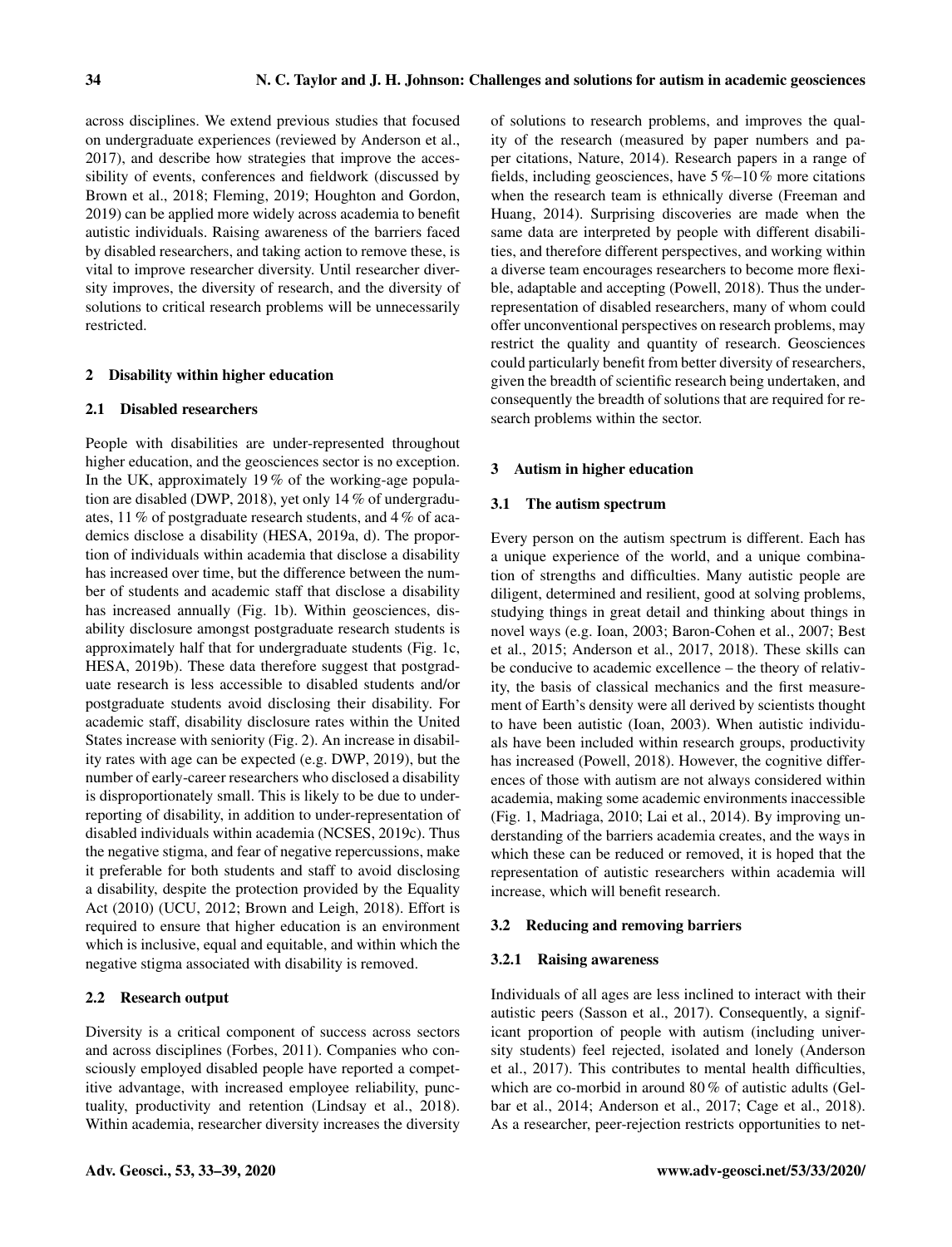<span id="page-2-0"></span>

Figure 1. Disability disclosure within higher education. (a) The percentage of individuals who disclosed a disability increased between 1995 and 2017. (b) The difference in the percentage of undergraduate and postgraduate students who disclosed a disability remained relatively constant since 1995, with around 1.5 % more undergraduates disclosing a disability compared to postgraduates. However, the difference in the percentage of undergraduate students and academic staff who disclose a disability has increased almost every year; a much greater proportion of undergraduate students report a disability compared to academic staff. Students who complete their undergraduate science (c) or physical science (d) studies are approximately twice as likely as postgraduate students to disclose a disability, although there is discrepancy between disciplines. Disclosure rates are averaged for four academic years, 2014–2015 to 2017–2018. (e) The type of disclosed disability varies between groups, with autistic spectrum conditions being particularly underrepresented within postgraduate research students and academic staff. Data are averages between 2014–2015 and 2017–2018, and results are normalized against undergraduate results. Data from [HESA](#page-5-4) [\(2019a,](#page-5-4) [d\)](#page-5-5).

work and discuss and improve research, as well as hindering well-being within what is widely considered a demanding environment (e.g. [Toews and Yazedjian,](#page-6-9) [2007\)](#page-6-9). Within geosciences, an individual who is rejected by their peers is likely to find some aspects of fieldwork impossible. For example, geological mapping is often unsafe to complete without a field buddy, and conducting a geophysical survey may be impossible without colleagues. Thus, an autistic individual within geosciences may be more limited by research techniques than their peers, and autistic students may also have a more limited range of undergraduate project options.

An understanding of autism promotes inclusion of neurodiverse colleagues [\(Nevill and White,](#page-6-10) [2011\)](#page-6-10), and academic staff who have had disability training have more positive attitudes towards disabled students [\(Murray et al.,](#page-6-11) [2009\)](#page-6-11). Awareness of autism makes the workplace less stressful and more conducive to productivity [\(Cage et al.,](#page-5-21) [2018\)](#page-5-21). Autism awareness also makes autistic individuals more comfortable to disclose their disability, and students who disclose their autism have more positive university experiences [\(Anderson et al.,](#page-5-19) [2018\)](#page-5-19).

Disability training, which includes and promotes accessibility for students with "invisible" disabilities such as autism, is compulsory for sports clubs and societies at some institutes, but is lacking elsewhere within higher education, particularly for undergraduate students [\(Matthews,](#page-6-12) [2009\)](#page-6-12). The difficulties that autistic people experience typically cannot be seen, so colleagues cannot make simple inclusive adjustments (analogous to adopting a slower pace when walking with someone with mobility difficulties) unless autism awareness is improved.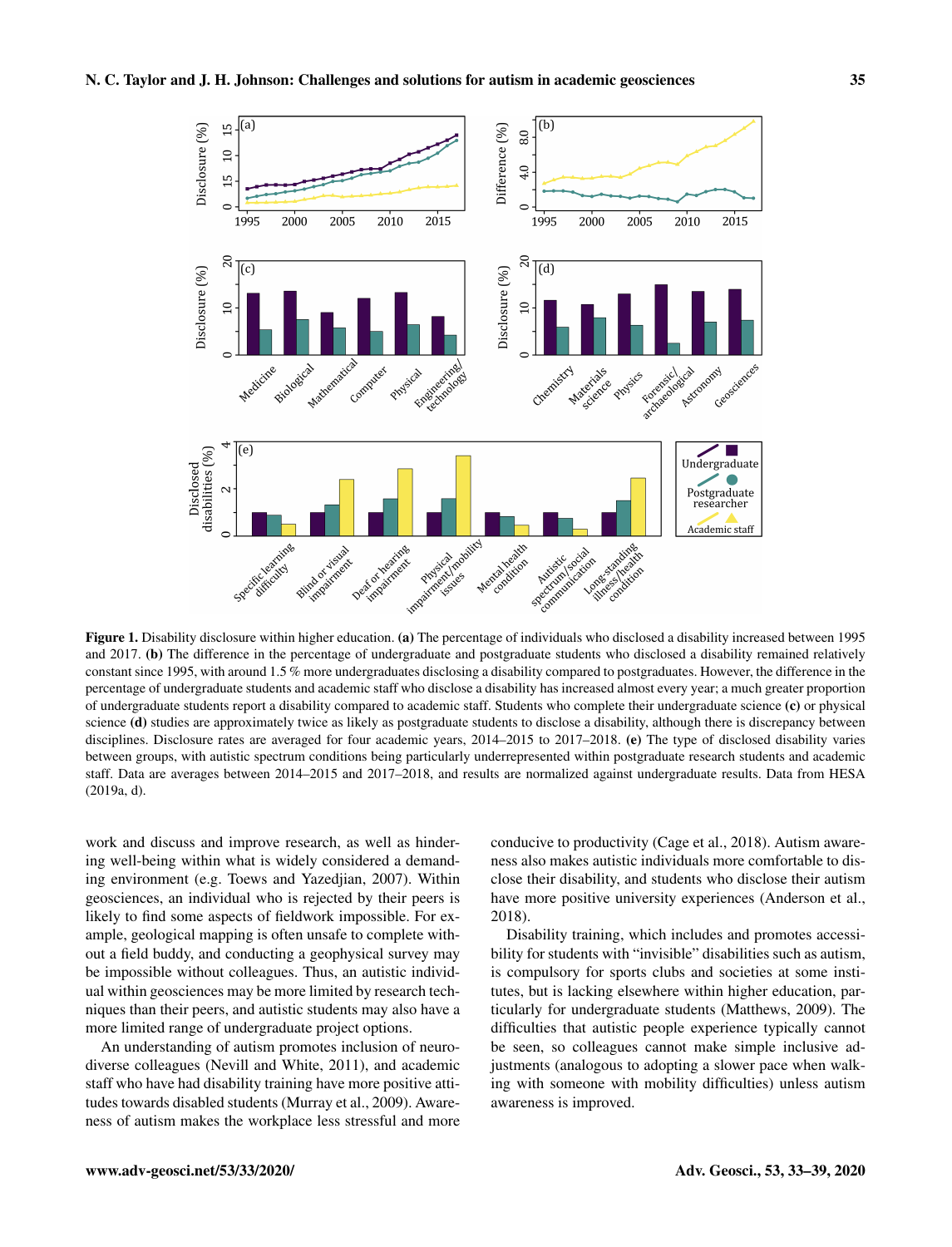<span id="page-3-0"></span>

Figure 2. Disability disclosure for physical scientists by seniority. Boxplots show disability disclosure rates for seven disciplines within physical sciences for universities and colleges within the United States. United States data from [NCSES](#page-6-13) [\(2019a\)](#page-6-13) (proportion of students who enrolled in 2016 and disclosed a disability), [NCSES](#page-6-14) [\(2019b\)](#page-6-14) (proportion of individuals who received a doctoral degree in 2017) and [NCSES](#page-6-2) [\(2019c\)](#page-6-2) (proportion of academic staff who were employed in universities and 4-year colleges in 2017 and disclosed a disability). Circles show the most equivalent UK data, presented as averages for physical sciences (undergraduate and doctoral students, data from [HESA,](#page-5-14) [2019b\)](#page-5-14), or mathematical, biological and physical sciences (data from [HESA,](#page-5-22) [2019c\)](#page-5-22). We do not distinguish between disability disclosure rates for academic staff with different seniority within the UK. Some differences in disclosure rates between countries are attributed to differences in data collection. Undergraduate students (the proportion of students enrolling in 2016 who disclose any disability) are the most likely to disclose a disability. For the United States, disclosure rates then increase with seniority from doctoral students through to professor, whereas for the UK disability disclosure rates for academic staff are significantly lower than for students.

## 3.2.2 Effective communication

A core feature of autism is difficulty with social interactions and social communication [\(APA,](#page-5-23) [2013\)](#page-5-23). This can make it difficult to interpret what others mean, particularly when irony, figures of speech and idioms are used [\(Attwood,](#page-5-24) [2015\)](#page-5-24). It can seem like everyone is speaking a different language, which takes time to tune in to and understand. It may take longer for an autistic individual to formulate an answer and respond to a question, particularly in unfamiliar environments (e.g. [Knott and Taylor,](#page-5-25) [2014\)](#page-5-25), and in group situations when there are multiple people to engage with [\(Madriaga and Goodley,](#page-6-15) [2010\)](#page-6-15). Thus, communicating with colleagues whilst working in an unfamiliar field location can be particularly challenging for autistic individuals. Research opportunities often develop from holding discussions with a range of colleagues, giving seminars, conference talks and presenting posters not purely from writing research papers, which an autistic individual may find easy in comparison. So for researchers who find verbal communication a challenge, academic success, and developing support networks to enhance success, can seem beyond an insurmountable barrier.

Effective communication benefits everyone, particularly those with communication difficulties. Minor changes to verbal communication can make a major difference to an autistic individual's ability to engage and collaborate with peers, and develop academic and social networks. For example:

- 1. Taking pauses, particularly before and after asking questions to allow information to be absorbed and processed, and an answer formulated.
- 2. Addressing people directly to remove ambiguity about who is being spoken to. This is particularly important when non-verbal communication might be misunderstood.
- 3. Using literal language to avoid confusion or misunderstanding.
- 4. Offering to rephrase or clarify what has been said.
- 5. Allocating a chairperson, or group leader, who facilitates the inclusion of everyone within a conversation, and who ensures collective understanding by summarizing discussions recapping key points.

Some individuals may use other forms of communication, for example writing or typing questions, thoughts or comments, using a notetaker or speech-to-text technology or communicating through a familiar person. The preference for communication style may change depending on the situation; in the field, inclement weather may make some forms of communication impossible. Yet, despite their communication difficulties, most autistic people do not seek constant solitude. Many strive to improve their communication skills, benefit greatly from participating in group events (particularly those which are structured), and appreciate the benefits that communicating and interacting with others brings (e.g. [Van Hees et al.,](#page-6-16) [2015\)](#page-6-16). If relatively minor adjustments can be made that facilitate better communication between autistic individuals and their colleagues, academia could become a far less daunting, and far more accessible environment for autistic researchers.

## 3.2.3 Environment adjustments

Around 95 % of autistic individuals have sensory differences [\(Leekam et al.,](#page-6-17) [2007;](#page-6-17) [Crane et al.,](#page-5-26) [2009\)](#page-5-26). The impacts of sensory sensitivities on everyday functioning are often significant, but typically underestimated [\(Knott and Taylor,](#page-5-25) [2014\)](#page-5-25). The most common sensory difference is hyper-sensitivity to noise [\(Attwood,](#page-5-24) [2015\)](#page-5-24); every sound and every voice can seem loud and intense, and background noises can be impossible to ignore [\(Madriaga,](#page-6-7) [2010;](#page-6-7) [Knott and Taylor,](#page-5-25) [2014\)](#page-5-25). Other sensory input – light (particularly from florescent lighting), smell, touch and taste can also be distracting, if not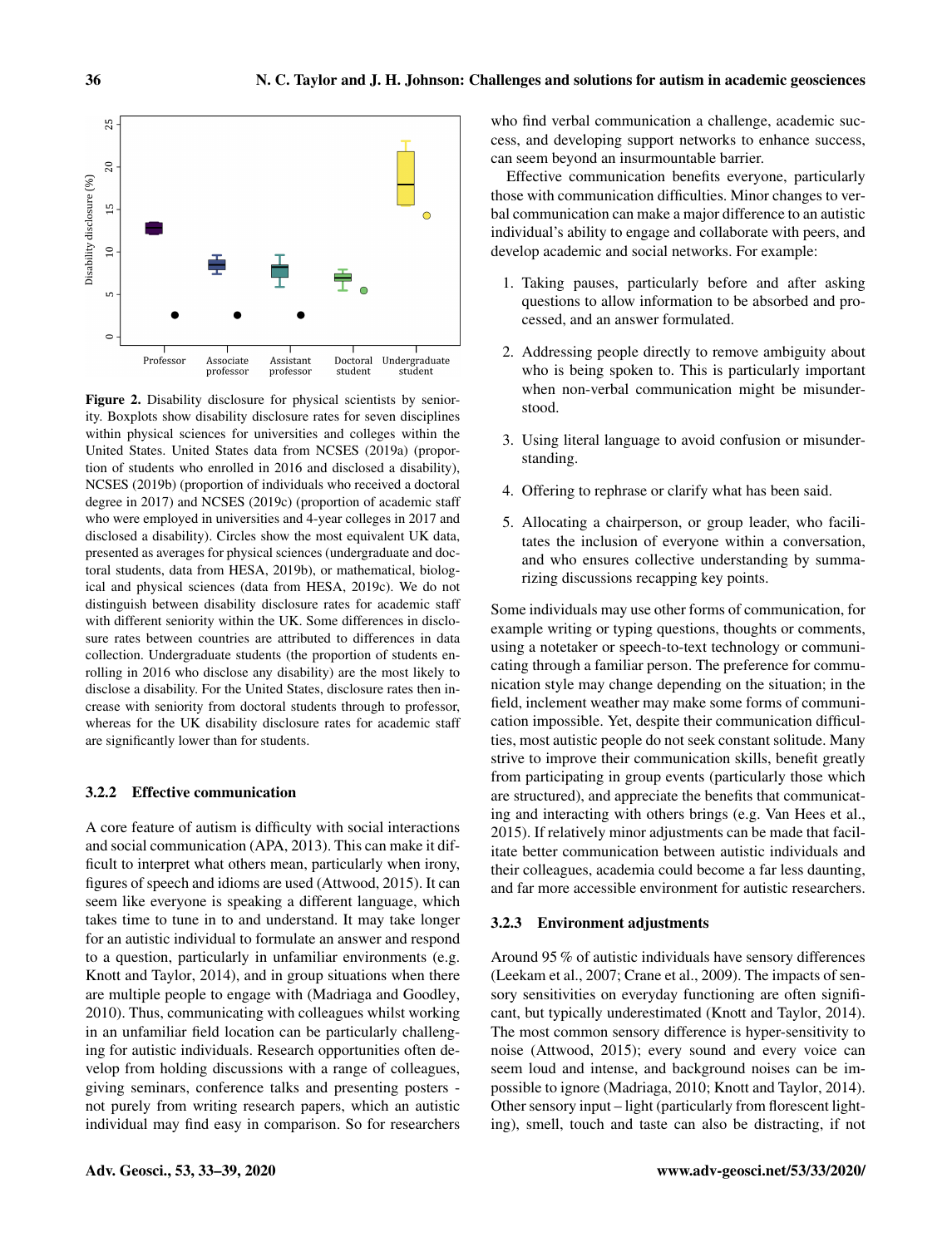painful [\(Attwood,](#page-5-24) [2015\)](#page-5-24). The more sensory input there is, the harder it is to process information, and too much sensory input can become overwhelming, making it impossible to process anything – described as sensory overload.

A great allure of geosciences is working in some of the world's most fascinating environments – access to many of these involves long-distance travel and negotiating sensoryintensive travel hubs. Geoscience students and academics might also be expected to work in a range of offices and laboratories, often alongside numerous other researchers. Academics and research students engage with talks in lecture theaters and seminar rooms around the world, simultaneously blocking out distractions from lighting, buzzing laptops, and people seated in close proximity. They tend to hold discussions at busy conference dinners, within crowded poster halls, and at spontaneously-organized social events. These environments are often inaccessible to an autistic individual, thereby hindering academic opportunities and success.

The increasing consideration of sensory sensitivity amongst conference and event organizers is welcomed. For example, extending poster and PICO session lengths at the European Geosciences Union General Assembly has reduced overcrowding [\(Buiter,](#page-5-27) [2018\)](#page-5-27) and a special interest group on accessible computing has published an Accessible Conference Guide [\(Trewin et al.,](#page-6-18) [2019\)](#page-6-18). Access to additional rooms, reducing overcrowding, allowing for discussions outside of the busiest areas and providing a quiet area to unwind can be welcome additions to events for all attendees [\(Brown et al.,](#page-5-6) [2018\)](#page-5-6). Clear signage at events can help with navigating unfamiliar, sensory-intensive environments. If attending some, or all of an event is impossible, web-streaming of talks, online question-and-answer sessions (perhaps through Twitter, e.g. [Brown et al.,](#page-5-6) [2018\)](#page-5-6), and online training can provide accessible solutions. When aspects of fieldwork, or getting to a field site, are challenging, technologies have successfully been used to improve accessibility [\(Houghton and Gordon,](#page-5-12) [2019\)](#page-5-12). Examples of useful technologies include tablets, virtual reality, aerial photography, and tour guide or live feed systems. Ever-developing technology, alongside increasing awareness of sensory sensitivity, should reduce barriers to academic success.

## 3.2.4 Routine and structure

Autistic individuals perceive the world differently and many rely on structure, routine, and sameness in order to succeed within often-chaotic and non-logical environments [\(Attwood,](#page-5-24) [2015\)](#page-5-24). Making the spontaneous decisions required to work flexibly can be time-consuming for individuals who need to weigh up multiple pros and cons before proceeding with anything. Even when structure can be established within the normal working environment, time away from the office requires new routines, and can be unpredictable. Fieldwork can require a particularly flexible, adaptable, approach. Preparation and forewarning can help autistic individuals de-

viate from sameness and predictability in order to make the most of academic opportunities.

Given adequate time, Google Earth, street imagery, and photographs of building interiors can be used to increase familiarity with a new environment or field site. Schedules or agendas, even if they are approximate, provide a structure to days in the field, training sessions and meetings. This reduces uncertainty and decreases anxiety, making it easier for autistic individuals to engage and contribute – and this benefits everyone. Thus, with preparation and understanding, functioning within unfamiliar environments - including those which are sensory-intensive – can become less intimidating and pose less of a barrier to the academic success of autistic individuals.

## 4 Conclusions

The geosciences are a fascinating, rewarding and challenging field, but the diversity of research does not yet align with the diversity of researchers within the sector, including those with disabilities. The negative stigmatization of disability within academia is detrimental to recruitment and retention of disabled researchers, and reduces rates of disability disclosure, particularly for early-career researchers. Autism is significantly under-represented within academia, even though many autistic researchers have attributes which are conducive to research excellence. Thus the barriers that academia presents to the inclusion and success of autistic researchers must be addressed. Adjustments that do not require significant time or expense, such as improving autism awareness and acceptance, making adjustments to the academic environment, and considering the effectiveness of verbal communication can significantly reduce the barriers that autistic individuals encounter within higher education. These adjustments can also improve the quality and quantity of research, the productivity of a research group and the flexibility and adaptability of other academics. The geosciences are a fascinating field, with ever-increasing global importance, and access to this should be shared with as many people as possible.

*Data availability.* Research data are from a third party, available from HESA (2019a, b, c, d) and NCSES (2019a, b, c).

*Author contributions.* The study was conceived and designed by NCT with support from JHJ. The manuscript was written by NCT with contributions from JHJ. JHJ provided supervision for the project.

*Competing interests.* The authors declare that they have no conflict of interest.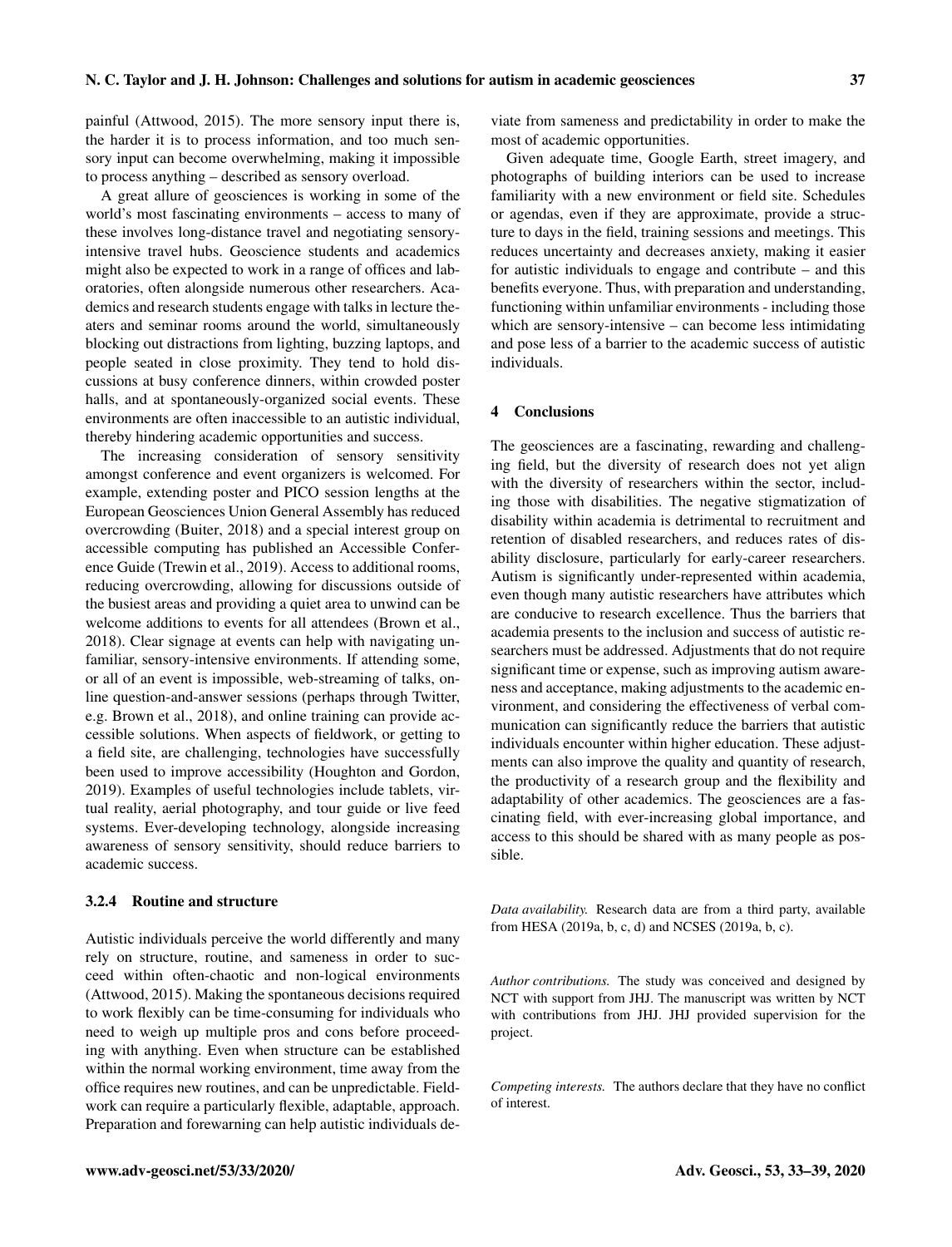*Special issue statement.* This article is part of the special issue "Diversity and equality in the geosciences (EGU2019 EOS6.1 & US4, AGU2018 ED41B, JpGU2019 U-02)". It is not related to a conference.

*Acknowledgements.* We thank Fiona Knott and an anonymous reviewer for their thorough and constructive reviews, and the Topical Editor Jill Karsten for their helpful comments that have greatly improved the manuscript. We thank Richard Herd for his helpful and insightful discussions, and Jade Eyles and Bridie Davies for support throughout the project.

*Financial support.* This research has been supported by the Natural Environment Research Council through the EnvEast Doctoral Training Partnership (grant no. NE/L002582/1).

*Review statement.* This paper was edited by Jill Karsten and reviewed by Fiona Knott and one anonymous referee.

## References

- <span id="page-5-1"></span>Adams, J.: The fourth age of research, Nature, 497, 557–560, https://doi.org[/10.1038/497557a,](https://doi.org/10.1038/497557a) 2013.
- <span id="page-5-11"></span>Anderson, A. H., Stephenson, J., and Carter, M.: A systematic literature review of the experiences and supports of students with autism spectrum disorder in postsecondary education, Res. Autism Spect. Dis., 39, 33–53, https://doi.org[/10.1016/j.rasd.2017.04.002,](https://doi.org/10.1016/j.rasd.2017.04.002) 2017.
- <span id="page-5-19"></span>Anderson, A. H., Carter, M., and Stephenson, J.: Perspectives of university students with autism spectrum disorder, J. Autism Dev. Disord., 48, 651–665, https://doi.org[/10.1007/s10803-017-](https://doi.org/10.1007/s10803-017-3257-3) [3257-3,](https://doi.org/10.1007/s10803-017-3257-3) 2018.
- <span id="page-5-23"></span>APA: Diagnostic and statistical manual of mental disorders: DSM-5, Vol. 5, American Psychiatric Association, 2013.
- <span id="page-5-24"></span>Attwood, T.: The complete guide to Asperger's syndrome, Vol. 2, Jessica Kingsley Publishers, 2015.
- <span id="page-5-10"></span>Baron-Cohen, S., Wheelwright, S., Burtenshaw, A., and Hobson, E.: Mathematical talent is linked to autism, Human Nat., 18, 125– 131, https://doi.org[/10.1007/s12110-007-9014-0,](https://doi.org/10.1007/s12110-007-9014-0) 2007.
- <span id="page-5-3"></span>Bernard, R. E. and Cooperdock, E. H. G.: No progress on diversity in 40 years, Nat. Geosci., 11, 292–295, https://doi.org[/10.1038/s41561-018-0116-6,](https://doi.org/10.1038/s41561-018-0116-6) 2018.
- <span id="page-5-18"></span>Best, C., Arora, S., Porter, F., and Doherty, M.: The relationship between subthreshold autistic traits, ambiguous figure perception and divergent thinking, J. Autism Dev. Disord., 45, 4064–4073, https://doi.org[/10.1007/s10803-015-2518-2,](https://doi.org/10.1007/s10803-015-2518-2) 2015.
- <span id="page-5-16"></span>Brown, N. and Leigh, J.: Ableism in academia: where are the disabled and ill academics?, Disabil. Soc., 33, 985–989, https://doi.org[/10.1080/09687599.2018.1455627,](https://doi.org/10.1080/09687599.2018.1455627) 2018.
- <span id="page-5-6"></span>Brown, N., Thompson, P., and Leigh, J. S.: Making academia more accessible, Journal of Perspectives in Applied Academic Practice, 6, 82–90, https://doi.org[/10.14297/jpaap.v6i2.348,](https://doi.org/10.14297/jpaap.v6i2.348) 2018.
- <span id="page-5-27"></span>Buiter, S.: More time for all presentation types in the new EGU General Assembly schedule, availble at:

[https://www.egu.eu/news/446/](https://www.egu.eu/news/446/more-time-for-all-presentation-types-in-the-new-egu-general-assembly-schedule/) (last access: 30 October 2019), 2018.

- <span id="page-5-21"></span>Cage, E., Di Monaco, J., and Newell, V.: Experiences of autism acceptance and mental health in autistic adults, J. Autism Dev. Disord., 48, 473–484, https://doi.org[/10.1007/s10803-017-3342-](https://doi.org/10.1007/s10803-017-3342-7) [7,](https://doi.org/10.1007/s10803-017-3342-7) 2018.
- <span id="page-5-0"></span>Covey, S. R.: The 7 habits of highly effective people: powerful lessons in personal change, 25th Edn., Simon and Schuster, London, UK, 2013.
- <span id="page-5-26"></span>Crane, L., Goddard, L., and Pring, L.: Sensory processing in adults with autism spectrum disorders, Autism, 13, 215–228, https://doi.org[/10.1177/1362361309103794,](https://doi.org/10.1177/1362361309103794) 2009.
- <span id="page-5-13"></span>DWP: Disability data tables, Family Resources Survey: financial year 2016/17, Table 5, [https://www.gov.uk/government/statistics/](https://www.gov.uk/government/statistics/family-resources-survey-financial-year-201617) (last access: 19 October 2019), 2018.
- <span id="page-5-15"></span>DWP: Disability data tables, Family Resources Survey: finanical year 2017/18, Table 4.1, [https://www.gov.uk/government/statistics/](https://www.gov.uk/government/statistics/family-resources-survey-financial-year-201718) (last access: 15 March 2020), type: dataset, 2019.
- <span id="page-5-7"></span>Fleming, N.: How to organize a conference that;s open to everyone, Nature, 571, S46–S47, https://doi.org[/10.1038/d41586-019-](https://doi.org/10.1038/d41586-019-02253-9) [02253-9,](https://doi.org/10.1038/d41586-019-02253-9) 2019.
- <span id="page-5-17"></span>Forbes: Global diversity and inclusion: fostering innovation through a diverse workforce, Tech. Rep., Forbes Insights, New York, 20 pp., 2011.
- <span id="page-5-2"></span>Freeman, R. B. and Huang, W.: Strength in diversity, Nature, 513, p. 305, 2014.
- <span id="page-5-20"></span>Gelbar, N. W., Smith, I., and Reichow, B.: Systematic review of articles describing experience and supports of individuals with autism enrolled in college and university programs, J. Autism Dev. Disord., 44, 2593–2601, https://doi.org[/10.1007/s10803-](https://doi.org/10.1007/s10803-014-2135-5) [014-2135-5,](https://doi.org/10.1007/s10803-014-2135-5) 2014.
- <span id="page-5-8"></span>Guardian: If I tell my university about my disability, will I be seen as a weak link?, The Guardian, [https://www.theguardian.com/higher-education-network/](https://www.theguardian.com/higher-education-network/2017/dec/08/if-i-tell-my-university-about-my-disability-will-i-be-seen-as-a-weak-link) (last access: 30 October 2019), 2017.
- <span id="page-5-4"></span>HESA: HE academic staff by disability and employment function 2014/15 to 2017/18, HE Staff Data, Table 5, [https://www.](https://www.hesa.ac.uk/data-and-analysis/staff/table-5) [hesa.ac.uk/data-and-analysis/staff/table-5](https://www.hesa.ac.uk/data-and-analysis/staff/table-5) (last access: 19 October 2019), 2019a.
- <span id="page-5-14"></span>HESA: HE qualifiers by subject area, principal subject, level of qualification obtained, mode of study, disability marker and academic year, HE Student Data, Table 33, [https:](https://www.hesa.ac.uk/data-and-analysis/students/table-33) [//www.hesa.ac.uk/data-and-analysis/students/table-33](https://www.hesa.ac.uk/data-and-analysis/students/table-33) (last access: 14 March 2020), 2019b.
- <span id="page-5-22"></span>HESA: HE full-time academic staff by cost centre and contract salary 2016/17, HE Staff Data, Table 16, [https://www.hesa.ac.](https://www.hesa.ac.uk/data-and-analysis/staff/table-16) [uk/data-and-analysis/staff/table-16](https://www.hesa.ac.uk/data-and-analysis/staff/table-16) (last access: 15 March 2020), 2019c.
- <span id="page-5-5"></span>HESA: UK domiciled student enrolments by disability and sex 2014/15 to 2017/18, HE Student Data, p. Table 15, [https:](https://www.hesa.ac.uk/data-and-analysis/students/table-15) [//www.hesa.ac.uk/data-and-analysis/students/table-15](https://www.hesa.ac.uk/data-and-analysis/students/table-15) (last access: 16 October 2019), 2019d.
- <span id="page-5-12"></span>Houghton, J. and Gordon, C.: Access Anglesey: An inclusive and accessible field course, Teaching Earth Sciences, 44, 7–11, 2019. Ioan, J.: Singular scientists, J. Roy. Soc. Med., 96, 36–39, 2003.
- <span id="page-5-25"></span><span id="page-5-9"></span>Knott, F. and Taylor, A.: Life at university with Asperger syndrome: a comparison of student and staff